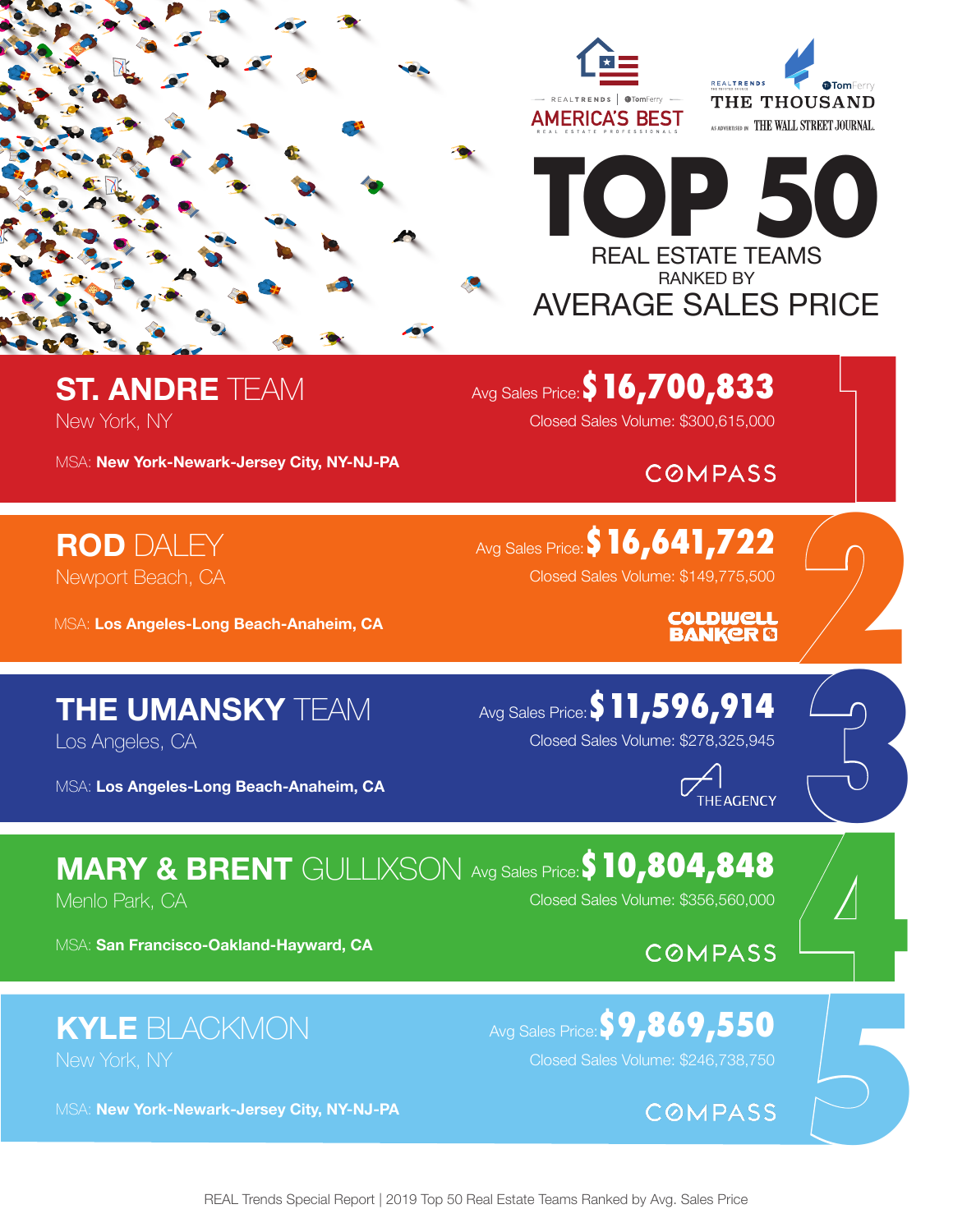| 6.  | <b>Erin Boisson Aries</b><br>Christie's International Real Estate Group   New York, NY<br>MSA: New York-Newark-Jersey City, NY-NJ-PA                    | Avg. Sales Price:<br><b>Closed Sales Volume:</b> | \$8,991,266<br>\$161,842,804 |
|-----|---------------------------------------------------------------------------------------------------------------------------------------------------------|--------------------------------------------------|------------------------------|
|     | 7. The Field Team<br>Sotheby's International Realty   New York, NY<br>MSA: New York-Newark-Jersey City, NY-NJ-PA                                        | Avg. Sales Price:<br><b>Closed Sales Volume:</b> | \$8,231,267<br>\$263,482,887 |
| 8.  | <b>McKown   Weinstein   Associates</b><br>Surterre Properties   Newport Beach, CA<br>MSA: Los Angeles-Long Beach-Anaheim, CA                            | Avg. Sales Price:<br><b>Closed Sales Volume:</b> | \$7,918,764<br>\$261,319,240 |
| 9.  | <b>The Emily Beare Team</b><br>CORE   New York, NY<br>MSA: New York-Newark-Jersey City, NY-NJ-PA                                                        | Avg. Sales Price:<br><b>Closed Sales Volume:</b> | \$7,519,583<br>\$225,587,500 |
| 10. | The Carrie Chiang/Janet Wang Team<br>The Corcoran Group   New York, NY<br>MSA: New York-Newark-Jersey City, NY-NJ-PA                                    | Avg. Sales Price:<br><b>Closed Sales Volume:</b> | \$7,285,198<br>\$265,909,758 |
| 11. | <b>David Parnes and James Harris</b><br>The Agency   Beverly Hills, CA<br>MSA: Los Angeles-Long Beach-Anaheim, CA                                       | Avg. Sales Price:<br><b>Closed Sales Volume:</b> | \$7,146,986<br>\$250,144,532 |
| 12. | <b>Thomas Campbell &amp; Richard Prebish</b><br>William Raveis Real Estate, Mortgage & Insurance   Naples, FL<br>MSA: Naples-Immokalee-Marco Island, FL | Avg. Sales Price:<br><b>Closed Sales Volume:</b> | \$6,689,789<br>\$167,244,730 |
| 13. | <b>Carmenate / Duchon</b><br>Douglas Elliman   Miami Beach, FL<br>MSA: Miami-Fort Lauderdale-West Palm Beach, FL                                        | Avg. Sales Price:<br><b>Closed Sales Volume:</b> | \$6,310,749<br>\$231,036,529 |
| 14. | <b>The Dreyfus Group</b><br>Golden Gate Sotheby's International Realty   Palo Alto, CA<br>MSA: San Jose-Sunnyvale-Santa Clara, CA                       | Avg. Sales Price:<br><b>Closed Sales Volume:</b> | \$5,742,471<br>\$195,244,025 |
| 15. | <b>Richard Steinberg Team</b><br>Douglas Elliman   New York, NY<br>MSA: New York-Newark-Jersey City, NY-NJ-PA                                           | Avg. Sales Price:<br><b>Closed Sales Volume:</b> | \$5,736,748<br>\$157,244,279 |
| 16. | <b>Fridman Team</b><br>Compass   Beverly Hills, CA<br>MSA: Los Angeles-Long Beach-Anaheim, CA                                                           | Avg. Sales Price:<br><b>Closed Sales Volume:</b> | \$5,698,884<br>\$132,784,000 |
| 17. | <b>Riskin Partners</b><br>Riskin Partners   Montecito, CA<br>MSA: Santa Maria-Santa Barbara, CA                                                         | Avg. Sales Price:<br><b>Closed Sales Volume:</b> | \$5,520,370<br>\$154,570,370 |
| 18. | The Randy & Nick Team<br>Douglas Elliman   Delray Beach, FL<br>MSA: Miami-Fort Lauderdale-West Palm Beach, FL                                           | Avg. Sales Price:<br><b>Closed Sales Volume:</b> | \$5,305,658<br>\$148,558,425 |
| 19. | <b>Cain Group</b><br>Pacific Sotheby's International Realty   Newport Beach, CA<br>MSA: Los Angeles-Long Beach-Anaheim, CA                              | Avg. Sales Price:<br><b>Closed Sales Volume:</b> | \$5,200,836<br>\$208,137,477 |
| 20. | <b>SF Properties</b><br>Compass   San Francisco, CA<br>MSA: San Francisco-Oakland-Hayward, CA                                                           | Avg. Sales Price:<br><b>Closed Sales Volume:</b> | \$4,881,089<br>\$193,681,638 |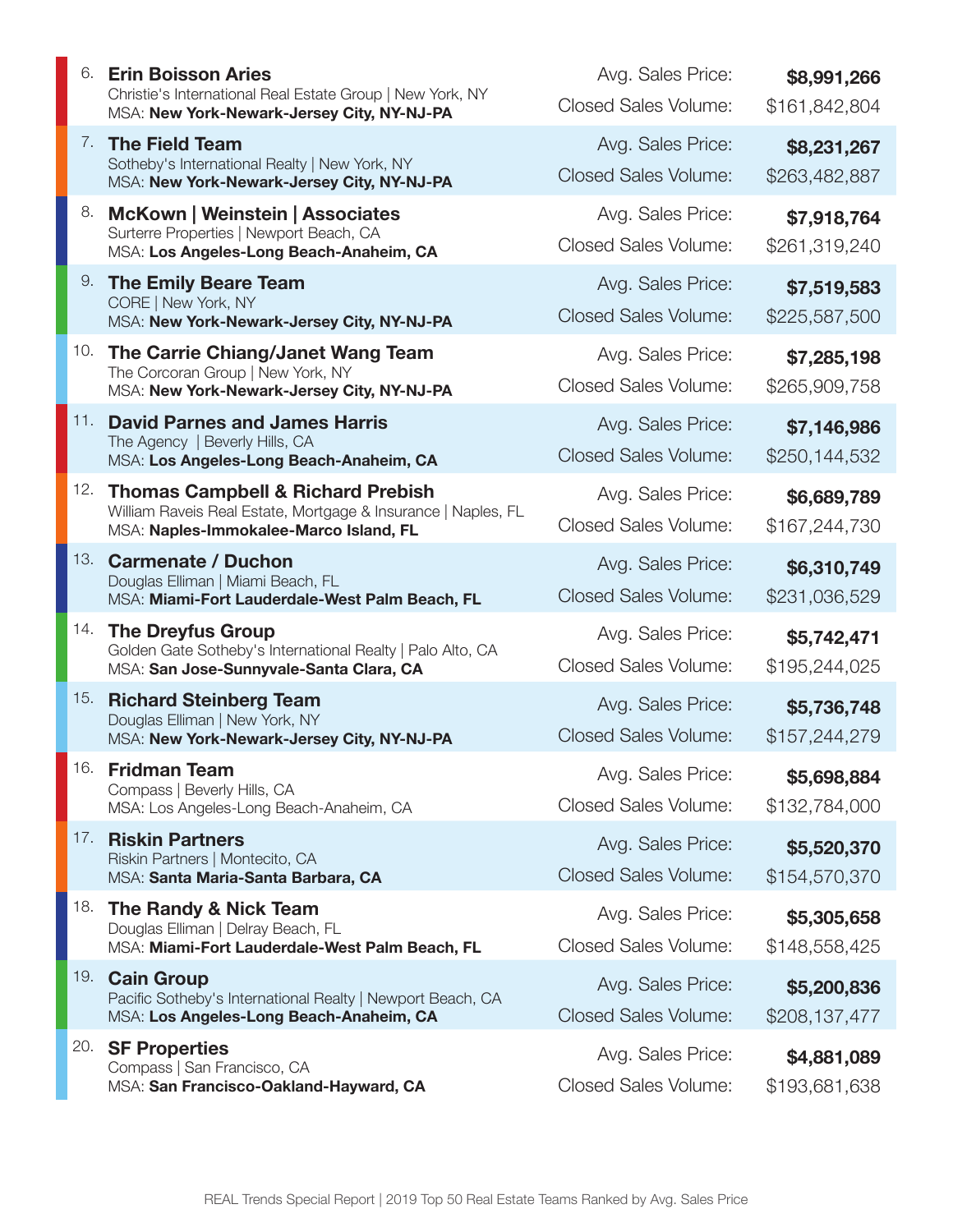| 21. | <b>Carol Carnevale &amp; Nicole Aron</b><br>Compass   San Francisco, CA<br>MSA: San Francisco-Oakland-Hayward, CA                                 | Avg. Sales Price:<br><b>Closed Sales Volume:</b> | \$4,561,540<br>\$218,953,926 |
|-----|---------------------------------------------------------------------------------------------------------------------------------------------------|--------------------------------------------------|------------------------------|
| 22. | The Joyce Rey Team<br>Coldwell Banker Residential Brokerage Southern California  <br>Beverly Hills, CA<br>MSA: Los Angeles-Long Beach-Anaheim, CA | Avg. Sales Price:<br><b>Closed Sales Volume:</b> | \$4,433,090<br>\$222,541,121 |
| 23. | <b>Tom Evans Reat Estate</b><br>Jackson Hole Sotheby's International Realty   Wilson, WY<br>MSA: -                                                | Avg. Sales Price:<br><b>Closed Sales Volume:</b> | \$4,277,801<br>\$235,279,100 |
| 24. | <b>The Altman Brothers Team</b><br>Douglas Elliman   Beverly Hills, CA<br>MSA: Los Angeles-Long Beach-Anaheim, CA                                 | Avg. Sales Price:<br><b>Closed Sales Volume:</b> | \$4,138,483<br>\$442,817,767 |
| 25. | <b>The Jills</b><br>Coldwell Banker Residential Real Estate Florida  <br>Miami Beach, FL<br>MSA: Miami-Fort Lauderdale-West Palm Beach, FL        | Avg. Sales Price:<br><b>Closed Sales Volume:</b> | \$3,916,570<br>\$391,265,440 |
| 26. | <b>Lauren Muss</b><br>Douglas Elliman   New York, NY<br>MSA: New York-Newark-Jersey City, NY-NJ-PA                                                | Avg. Sales Price:<br><b>Closed Sales Volume:</b> | \$3,857,477<br>\$210,309,685 |
| 27. | <b>Catherine &amp; Jason Barry Team</b><br>Barry Estates   Rancho Santa Fe, CA<br>MSA: San Diego-Carlsbad, CA                                     | Avg. Sales Price:<br><b>Closed Sales Volume:</b> | \$3,851,454<br>\$231,087,279 |
| 28. | <b>Pence Hathorn Silver</b><br>Compass   Santa Monica, CA<br>MSA: Los Angeles-Long Beach-Anaheim, CA                                              | Avg. Sales Price:<br><b>Closed Sales Volume:</b> | \$3,692,310<br>\$136,615,486 |
| 29. | <b>The Shevin Team</b><br>Berkshire Hathaway HomeServices California Properties  <br>Calabasas, CA<br>MSA: Los Angeles-Long Beach-Anaheim, CA     | Avg. Sales Price:<br><b>Closed Sales Volume:</b> | \$3,652,332<br>\$208,182,980 |
| 30. | <b>The DeLeon Team</b><br>DeLeon Realty, Inc.   Palo Alto, CA<br>MSA: San Jose-Sunnyvale-Santa Clara, CA                                          | Avg. Sales Price:<br><b>Closed Sales Volume:</b> | \$3,586,302<br>\$853,540,013 |
| 31. | <b>Louise Phillips Forbes Team</b><br>Halstead Real Estate   New York, NY<br>MSA: New York-Newark-Jersey City, NY-NJ-PA                           | Avg. Sales Price:<br><b>Closed Sales Volume:</b> | \$3,531,890<br>\$132,445,909 |
| 32. | The Gavin I Doyle Team<br>Compass   New York, NY<br>MSA: New York-Newark-Jersey City, NY-NJ-PA                                                    | Avg. Sales Price:<br><b>Closed Sales Volume:</b> | \$3,486,460<br>\$188,268,888 |
| 33. | <b>Nina Hatvany Team</b><br>Compass   San Francisco, CA<br>MSA: San Francisco-Oakland-Hayward, CA                                                 | Avg. Sales Price:<br><b>Closed Sales Volume:</b> | \$3,455,675<br>\$253,992,150 |
| 34. |                                                                                                                                                   |                                                  |                              |

35. **Alexander Team** Douglas Elliman | New York, NY MSA: **New York-Newark-Jersey City, NY-NJ-PA**

 **\$3,420,178**  \$219,233,417 Avg. Sales Price: Closed Sales Volume: